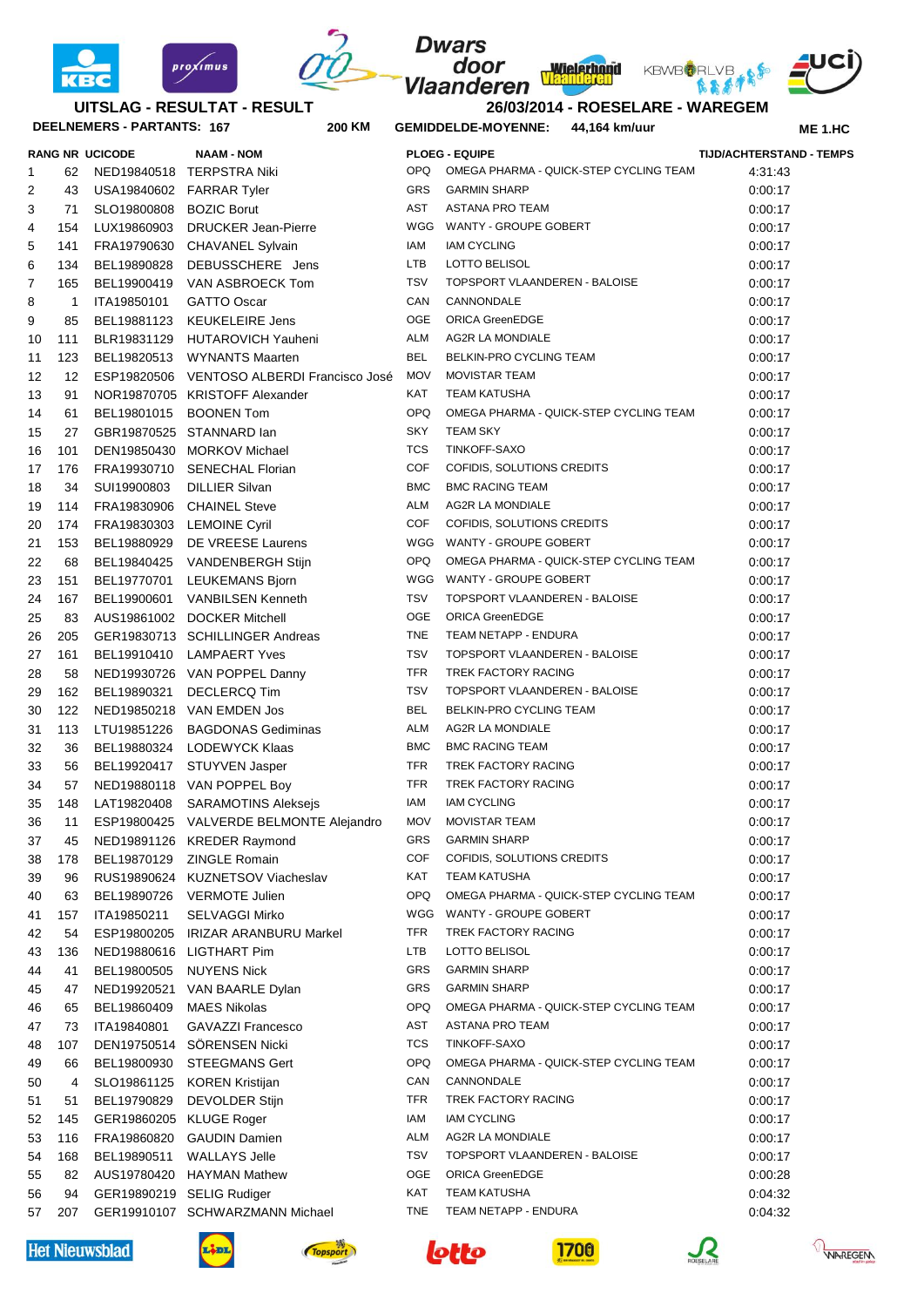



## **DEELNEMERS - PARTANTS: 167 200 UITSLAG - RESULTAT - RESULT**

proximus

|     |                | RANG NR UCICODE             | <b>NAAM - NOM</b>                      |             | <b>PLOEG - EQUIPE</b>                     | <b>TIJD/ACHTERSTA</b> |
|-----|----------------|-----------------------------|----------------------------------------|-------------|-------------------------------------------|-----------------------|
| 58  | 17             |                             | ESP19881229 LOBATO DEL VALLE Juan Jose | <b>MOV</b>  | <b>MOVISTAR TEAM</b>                      | 0:04:32               |
| 59  | 64             | GBR19900701 FENN Andrew     |                                        | <b>OPQ</b>  | OMEGA PHARMA - QUICK-STEP CYCLING TEAM    | 0:04:32               |
| 50  | 196            |                             | GER19870614 REIMER Martin              | <b>MTN</b>  | MTN - QHUBEKA                             | 0.04.32               |
| 61  | 108            |                             | RUS19850702 TRUSOV Nikolay             | <b>TCS</b>  | TINKOFF-SAXO                              | 0:04:32               |
| 62  | 2              |                             | POL19850307 BODNAR Maciej              | CAN         | CANNONDALE                                | 0:04:32               |
| 53  | 212            | ITA19840716                 | <b>BAZZANA Alessandro</b>              | <b>UHC</b>  | UNITEDHEALTHCARE PROFESSIONAL CYCLING TEA | 0.04.32               |
| 64  | 23             |                             | GER19810305 KNEES Christian            | <b>SKY</b>  | <b>TEAM SKY</b>                           | 0.04.32               |
| 65  | 67             |                             | BEL19910214 VAN KEIRSBULCK Guillaume   | <b>OPQ</b>  | OMEGA PHARMA - QUICK-STEP CYCLING TEAM    | 0.04.32               |
| 66  | 26             | GBR19900310 ROWE Luke       |                                        | <b>SKY</b>  | <b>TEAM SKY</b>                           | 0.04.32               |
| 67  | $\overline{7}$ | ITA19840716                 | MARANGONI Alan                         | CAN         | CANNONDALE                                | 0:04:32               |
| 66  | 163            | BEL19890127                 | SALOMEIN Jarl                          | <b>TSV</b>  | TOPSPORT VLAANDEREN - BALOISE             | 0.04.32               |
| 59  | 78             |                             | KAZ19870307 TLEUBAYEV Ruslan           | AST         | ASTANA PRO TEAM                           | 0.04.32               |
| 70  | 102            |                             | DEN19890706 JUUL JENSEN Christopher    | <b>TCS</b>  | TINKOFF-SAXO                              | 0.04.32               |
| 71  | 175            | FRA19900926 PETIT Adrien    |                                        | COF         | COFIDIS, SOLUTIONS CREDITS                | 0.04.32               |
| 72  | 173            | EST19870709                 | <b>JOEAAR Gert</b>                     | COF         | COFIDIS, SOLUTIONS CREDITS                | 0.04.32               |
| 73  | 118            |                             | FRA19820426 MONDORY Lloyd              | <b>ALM</b>  | AG2R LA MONDIALE                          | 0:04:32               |
| 74  | 97             |                             | RUS19860221 PORSEV Alexander           | <b>KAT</b>  | <b>TEAM KATUSHA</b>                       | 0:05:38               |
| 75  | 172            |                             | ESP19860331 GARCIA ECHEGUIBEL Egoitz   | <b>COF</b>  | COFIDIS, SOLUTIONS CREDITS                | 0:05:38               |
| 76  | 8              | ITA19840211                 | <b>MARCATO Marco</b>                   | CAN         | CANNONDALE                                | 0:05:38               |
| 77  | 53             | ITA19900809                 | <b>ALAFACI Eugenio</b>                 | <b>TFR</b>  | TREK FACTORY RACING                       | 0:05:38               |
| 78  | 86             | LTU19861026                 | <b>KRUOPIS Aidis</b>                   | OGE         | <b>ORICA GreenEDGE</b>                    | 0:05:38               |
| 79  | 112            | ITA19890602                 | APPOLLONIO Davide                      | <b>ALM</b>  | AG2R LA MONDIALE                          | 0:08:15               |
| 30  | 183            | ITA19880128                 | <b>FACCHINI Patrick</b>                | AND         | ANDRONI GIOCATTOLI - VENEZUELA            | 0:08:15               |
| 31  | 191            |                             | RSA19910202 VAN ZYL Johann             | <b>MTN</b>  | MTN - QHUBEKA                             | 0:08:15               |
| 32  | 181            | ITA19840612                 | <b>BANDIERA Marco</b>                  | AND         | ANDRONI GIOCATTOLI - VENEZUELA            | 0:08:15               |
| 33  | 164            | BEL19890821                 | <b>STEELS Stijn</b>                    | <b>TSV</b>  | TOPSPORT VLAANDEREN - BALOISE             | 0:08:15               |
| 34  | 158            |                             | BEL19780904 VEUCHELEN Frederik         | WGG         | WANTY - GROUPE GOBERT                     | 0:08:15               |
| 35  | 152            | BEL19780826                 | VANLANDSCHOOT James                    | WGG         | WANTY - GROUPE GOBERT                     | 0:08:15               |
| 36  | 171            |                             | BEL19870717 CAMMAERTS Edwig            | <b>COF</b>  | COFIDIS, SOLUTIONS CREDITS                | 0:08:15               |
| 37  | 127            |                             | NED19910923 VAN DER LIJKE Nick         | <b>BEL</b>  | BELKIN-PRO CYCLING TEAM                   | 0:08:15               |
| 38  | 75             |                             | KAZ19840512 IGLINSKIY Valentin         | AST         | ASTANA PRO TEAM                           | 0:08:15               |
| 39  | 48             |                             | AUS19871231 VON HOFF Steele            | <b>GRS</b>  | <b>GARMIN SHARP</b>                       | 0:08:15               |
| 90  | 185            | ITA19881002                 | PARRINELLO Antonio                     | AND         | ANDRONI GIOCATTOLI - VENEZUELA            | 0:08:15               |
| 91  | 105            | SLO19880909 KUMP Marko      |                                        | <b>TCS</b>  | TINKOFF-SAXO                              | 0:08:15               |
| 92  | 142            | SUI19900826                 | AREGGER Marcel                         | IAM         | <b>IAM CYCLING</b>                        | 0:08:15               |
| 93  | 117            | CAN19900927 HOULE Hugo      |                                        | <b>ALM</b>  | AG2R LA MONDIALE                          | 0:08:15               |
| 94  |                | 133 BEL19911003 DE BIE Sean |                                        |             | LTB LOTTO BELISOL                         | 0:08:15               |
| 95  | 18             |                             | GER19921104 SÜTTERLIN Jasha            | MOV         | <b>MOVISTAR TEAM</b>                      | 0:08:15               |
| 96  | 15             |                             | ESP19831115 ERVITI OLLO Imanol         | <b>MOV</b>  | <b>MOVISTAR TEAM</b>                      | 0:08:15               |
| 97  | 52             |                             | NZL19880708 SERGENT Jesse              | <b>TFR</b>  | TREK FACTORY RACING                       | 0:08:15               |
| 98  | 14             |                             | GBR19881003 DOWSETT Alex               | <b>MOV</b>  | <b>MOVISTAR TEAM</b>                      | 0:08:15               |
| 99  | 132            |                             | NOR19900208 BREEN Vegard               | LTB         | LOTTO BELISOL                             | 0:08:15               |
| 100 | 28             |                             | AUS19840910 SUTTON Christopher         | <b>SKY</b>  | <b>TEAM SKY</b>                           | 0:08:15               |
| 101 | 42             | NZL19850407 BAUER Jack      |                                        | GRS         | <b>GARMIN SHARP</b>                       | 0:08:15               |
|     | 102 184        |                             | NED19830513 HOOGERLAND Johnny          | AND         | ANDRONI GIOCATTOLI - VENEZUELA            | 0:08:15               |
| 103 | 6              | ITA19801210                 | LONGO BORGHINI Paolo                   | CAN         | CANNONDALE                                | 0:08:15               |
| 104 | 92             |                             | RUS19890705 TCATEVITCH Aleksei         | KAT         | <b>TEAM KATUSHA</b>                       | 0:08:15               |
|     | 105 147        |                             | FRA19800102 PINEAU Jérôme              | IAM         | <b>IAM CYCLING</b>                        | 0.08.15               |
|     | 106 138        |                             | BEL19790908 WILLEMS Frederik           | LTB         | LOTTO BELISOL                             | 0.08.15               |
|     | 107 135        |                             | BEL19841110 DEHAES Kenny               | LTB         | LOTTO BELISOL                             | 0:08:15               |
|     | 108 188        | ITA19920711                 | <b>ZORDAN Andrea</b>                   | AND         | ANDRONI GIOCATTOLI - VENEZUELA            | 0:08:15               |
|     | 109 156        |                             | NED19901104 KREDER Wesley              | WGG         | WANTY - GROUPE GOBERT                     | 0:08:15               |
| 110 | 33             |                             | GBR19810319 CUMMINGS Stephen           | ${\sf BMC}$ | <b>BMC RACING TEAM</b>                    | 0:08:15               |
| 111 | 93             | LAT19870415                 | <b>SMUKULIS Gatis</b>                  | KAT         | <b>TEAM KATUSHA</b>                       | 0.08.15               |
| 112 | 55             |                             | POR19900125 SILVESTRE Fabio            | TFR         | TREK FACTORY RACING                       | 0.16:04               |
|     | 113 143        | BEL19841122 ISTA Kevyn      |                                        | IAM         | <b>IAM CYCLING</b>                        | 0:16:04               |
| 114 | 3              | USA19830131 KING Edward     |                                        | CAN         | CANNONDALE                                | 0.16:04               |
|     |                |                             |                                        |             |                                           |                       |

| 60      | 196            |                        | GER19870614 REIMER Martin            | <b>MTN</b> | MTN - QHUBEKA                             | 0:04:32 |  |
|---------|----------------|------------------------|--------------------------------------|------------|-------------------------------------------|---------|--|
| 61      | 108            |                        | RUS19850702 TRUSOV Nikolay           | <b>TCS</b> | TINKOFF-SAXO                              | 0:04:32 |  |
| 62      | 2              |                        | POL19850307 BODNAR Maciei            | CAN        | CANNONDALE                                | 0:04:32 |  |
| 63      | 212            | ITA19840716            | <b>BAZZANA Alessandro</b>            | <b>UHC</b> | UNITEDHEALTHCARE PROFESSIONAL CYCLING TEA | 0:04:32 |  |
| 64      | 23             |                        | GER19810305 KNEES Christian          | <b>SKY</b> | <b>TEAM SKY</b>                           | 0:04:32 |  |
| 65      | 67             |                        | BEL19910214 VAN KEIRSBULCK Guillaume | OPQ        | OMEGA PHARMA - QUICK-STEP CYCLING TEAM    | 0:04:32 |  |
| 66      | 26             | GBR19900310 ROWE Luke  |                                      | <b>SKY</b> | <b>TEAM SKY</b>                           | 0:04:32 |  |
| 67      | $\overline{7}$ | ITA19840716            | MARANGONI Alan                       | CAN        | CANNONDALE                                | 0:04:32 |  |
| 68      | 163            | BEL19890127            | SALOMEIN Jarl                        | <b>TSV</b> | TOPSPORT VLAANDEREN - BALOISE             | 0:04:32 |  |
| 69      | 78             |                        | KAZ19870307 TLEUBAYEV Ruslan         | <b>AST</b> | <b>ASTANA PRO TEAM</b>                    | 0:04:32 |  |
| 70      | 102            |                        | DEN19890706 JUUL JENSEN Christopher  | <b>TCS</b> | TINKOFF-SAXO                              | 0:04:32 |  |
| 71      | 175            | FRA19900926            | PETIT Adrien                         | <b>COF</b> | COFIDIS, SOLUTIONS CREDITS                | 0:04:32 |  |
| 72      | 173            | EST19870709            | <b>JOEAAR Gert</b>                   | <b>COF</b> | COFIDIS, SOLUTIONS CREDITS                | 0:04:32 |  |
| 73      | 118            | FRA19820426            | <b>MONDORY Lloyd</b>                 | ALM        | AG2R LA MONDIALE                          | 0:04:32 |  |
| 74      | 97             | RUS19860221            | PORSEV Alexander                     | KAT        | <b>TEAM KATUSHA</b>                       | 0:05:38 |  |
| 75      | 172            | ESP19860331            | <b>GARCIA ECHEGUIBEL Egoitz</b>      | <b>COF</b> | COFIDIS, SOLUTIONS CREDITS                | 0:05:38 |  |
| 76      | 8              | ITA19840211            | <b>MARCATO Marco</b>                 | CAN        | CANNONDALE                                | 0:05:38 |  |
| 77      | 53             | ITA19900809            | <b>ALAFACI Eugenio</b>               | <b>TFR</b> | TREK FACTORY RACING                       | 0:05:38 |  |
| 78      | 86             | LTU19861026            | <b>KRUOPIS Aidis</b>                 | OGE        | <b>ORICA GreenEDGE</b>                    | 0:05:38 |  |
| 79      | 112            | ITA19890602            | APPOLLONIO Davide                    | ALM        | AG2R LA MONDIALE                          | 0:08:15 |  |
| 80      | 183            | ITA19880128            | <b>FACCHINI Patrick</b>              | AND        | ANDRONI GIOCATTOLI - VENEZUELA            | 0:08:15 |  |
| 81      | 191            |                        | RSA19910202 VAN ZYL Johann           | MTN        | MTN - QHUBEKA                             | 0:08:15 |  |
| 82      | 181            | ITA19840612            | <b>BANDIERA Marco</b>                | AND        | ANDRONI GIOCATTOLI - VENEZUELA            | 0:08:15 |  |
| 83      | 164            | BEL19890821            | <b>STEELS Stijn</b>                  | <b>TSV</b> | TOPSPORT VLAANDEREN - BALOISE             | 0:08:15 |  |
| 84      | 158            | BEL19780904            | <b>VEUCHELEN Frederik</b>            | WGG        | WANTY - GROUPE GOBERT                     | 0:08:15 |  |
| 85      | 152            |                        | BEL19780826 VANLANDSCHOOT James      | WGG        | WANTY - GROUPE GOBERT                     | 0:08:15 |  |
| 86      | 171            | BEL19870717            | <b>CAMMAERTS Edwig</b>               | <b>COF</b> | COFIDIS, SOLUTIONS CREDITS                | 0:08:15 |  |
| 87      | 127            |                        | NED19910923 VAN DER LIJKE Nick       | <b>BEL</b> | BELKIN-PRO CYCLING TEAM                   | 0:08:15 |  |
| 88      | 75             |                        | KAZ19840512 IGLINSKIY Valentin       | <b>AST</b> | ASTANA PRO TEAM                           | 0:08:15 |  |
| 89      | 48             |                        | AUS19871231 VON HOFF Steele          | GRS        | <b>GARMIN SHARP</b>                       | 0:08:15 |  |
| 90      | 185            | ITA19881002            | PARRINELLO Antonio                   | AND        | ANDRONI GIOCATTOLI - VENEZUELA            | 0:08:15 |  |
| 91      | 105            | SLO19880909            | <b>KUMP Marko</b>                    | <b>TCS</b> | TINKOFF-SAXO                              | 0:08:15 |  |
| 92      | 142            | SUI19900826            | <b>AREGGER Marcel</b>                | IAM        | <b>IAM CYCLING</b>                        | 0:08:15 |  |
| 93      | 117            | CAN19900927 HOULE Hugo |                                      | ALM        | AG2R LA MONDIALE                          | 0:08:15 |  |
| 94      | 133            | BEL19911003            | DE BIE Sean                          | <b>LTB</b> | LOTTO BELISOL                             | 0:08:15 |  |
| 95      | 18             |                        | GER19921104 SÜTTERLIN Jasha          | <b>MOV</b> | <b>MOVISTAR TEAM</b>                      | 0:08:15 |  |
| 96      | 15             |                        | ESP19831115 ERVITI OLLO Imanol       | <b>MOV</b> | <b>MOVISTAR TEAM</b>                      | 0:08:15 |  |
| 97      | 52             | NZL19880708            | <b>SERGENT Jesse</b>                 | TFR        | TREK FACTORY RACING                       | 0:08:15 |  |
| 98      | 14             | GBR19881003            | <b>DOWSETT Alex</b>                  | <b>MOV</b> | <b>MOVISTAR TEAM</b>                      | 0:08:15 |  |
| 99      | 132            | NOR19900208            | <b>BREEN Vegard</b>                  | LTB        | LOTTO BELISOL                             | 0:08:15 |  |
| 100     | 28             | AUS19840910            | <b>SUTTON Christopher</b>            | SKY        | TEAM SKY                                  | 0:08:15 |  |
| 101     | 42             | NZL19850407            | <b>BAUER Jack</b>                    | <b>GRS</b> | <b>GARMIN SHARP</b>                       | 0:08:15 |  |
| 102 184 |                | NED19830513            | HOOGERLAND Johnny                    | <b>AND</b> | <b>ANDRONI GIOCATTOLI - VENEZUELA</b>     | 0:08:15 |  |
| 103     | 6              | ITA19801210            | <b>LONGO BORGHINI Paolo</b>          | CAN        | CANNONDALE                                | 0:08:15 |  |
| 104     | 92             | RUS19890705            | <b>TCATEVITCH Aleksei</b>            | KAT        | TEAM KATUSHA                              | 0:08:15 |  |
| 105 147 |                | FRA19800102            | PINEAU Jérôme                        | IAM        | <b>IAM CYCLING</b>                        | 0:08:15 |  |
| 106 138 |                | BEL19790908            | <b>WILLEMS Frederik</b>              | LTB        | LOTTO BELISOL                             | 0:08:15 |  |
| 107 135 |                | BEL19841110            | DEHAES Kenny                         | LTB        | LOTTO BELISOL                             | 0:08:15 |  |
| 108 188 |                | ITA19920711            | ZORDAN Andrea                        | <b>AND</b> | ANDRONI GIOCATTOLI - VENEZUELA            | 0:08:15 |  |
| 109 156 |                | NED19901104            | <b>KREDER Wesley</b>                 | WGG        | WANTY - GROUPE GOBERT                     | 0:08:15 |  |
| 110     | 33             | GBR19810319            | <b>CUMMINGS Stephen</b>              | <b>BMC</b> | <b>BMC RACING TEAM</b>                    | 0:08:15 |  |
| 111     | 93             | LAT19870415            | <b>SMUKULIS Gatis</b>                | KAT        | TEAM KATUSHA                              | 0:08:15 |  |
| 112     | 55             | POR19900125            | <b>SILVESTRE Fabio</b>               | <b>TFR</b> | TREK FACTORY RACING                       | 0:16:04 |  |
| 113 143 |                | BEL19841122            | <b>ISTA Kevyn</b>                    | IAM        | <b>IAM CYCLING</b>                        | 0:16:04 |  |
| 114     | 3              | USA19830131            | <b>KING Edward</b>                   | CAN        | CANNONDALE                                | 0.16:04 |  |
|         |                |                        |                                      |            |                                           |         |  |
|         |                | <b>Het Nieuwsblad</b>  | <b>Topsport</b>                      |            | lotto<br>1700                             |         |  |



**26/03/2014 - ROESELARE - WAREGEM**

**Wielerbond**<br>Vlaaffda (en

**KM GEMIDDELDE-MOYENNE: 44,164 km/uur**

**Dwars** 

door

Vlaanderen

**RANG NR UCICODE NAAM - NOM PLOEG - EQUIPE TIJD/ACHTERSTAND - TEMPS ME 1.HC**



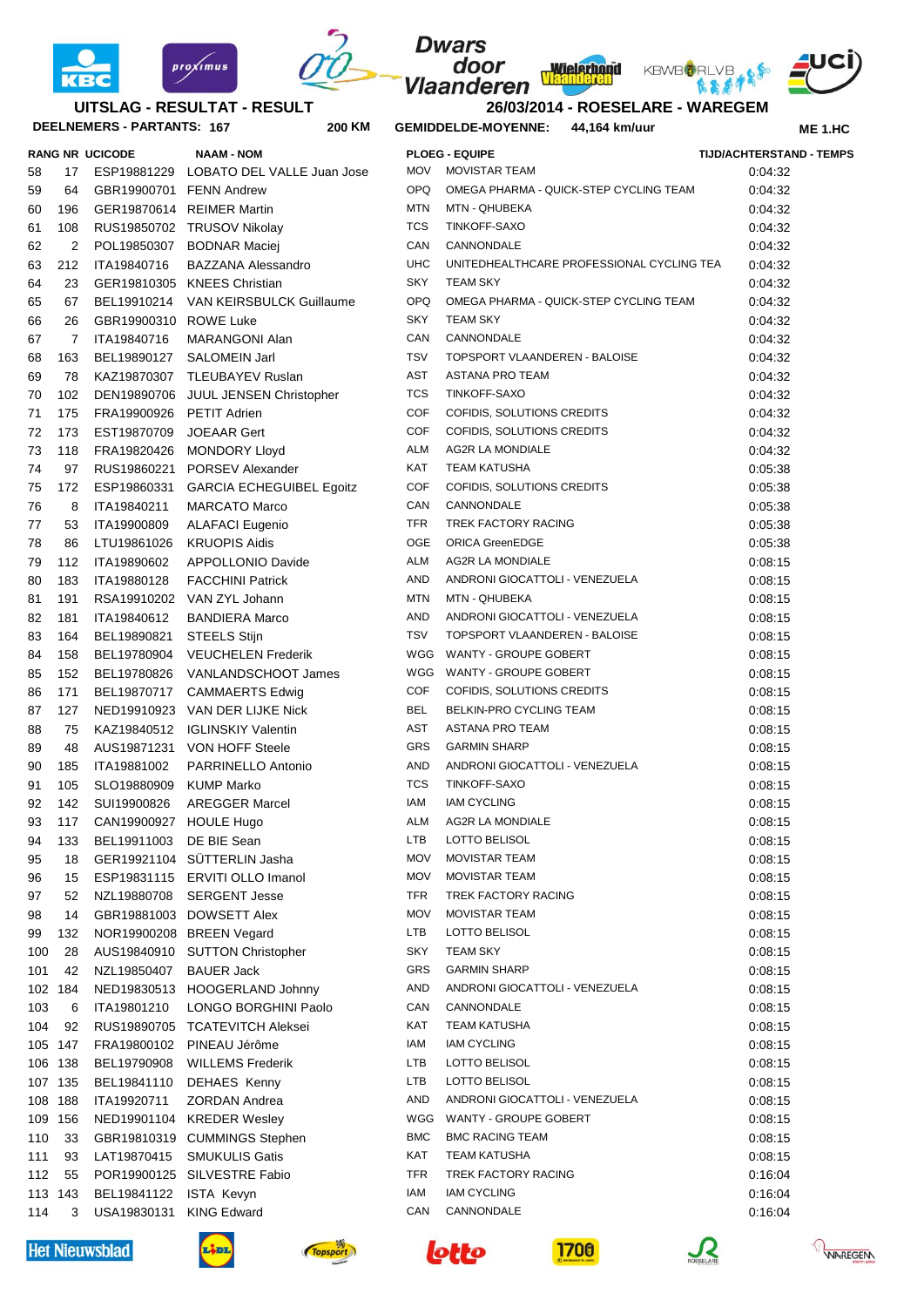



## **DEELNEMERS - PARTANTS: 167 200 UITSLAG - RESULTAT - RESULT**

|     |         | <b>RANG NR UCICODE</b>           | <b>NAAM - NOM</b>                     |            | <b>PLOEG - EQUIPE</b>                     | <b>TIJD/ACHTERSTAND - TEMPS</b> |  |
|-----|---------|----------------------------------|---------------------------------------|------------|-------------------------------------------|---------------------------------|--|
|     | 115 155 |                                  | BEL19880224 GHYSELINCK Jan            |            | WGG WANTY - GROUPE GOBERT                 | 0:16:04                         |  |
| 116 | 77      |                                  | KAZ19791102 MURAVYEV Dmitriy          | AST        | ASTANA PRO TEAM                           | 0.16.04                         |  |
| 117 | 76      |                                  | KAZ19910314 KAMYSHEV Arman            | AST        | ASTANA PRO TEAM                           | 0:16:04                         |  |
| 118 | 38      | GER19931207 ZABEL Rick           |                                       | <b>BMC</b> | <b>BMC RACING TEAM</b>                    | 0:16:04                         |  |
|     | 119 217 |                                  | USA19841215 MURPHY John               | <b>UHC</b> | UNITEDHEALTHCARE PROFESSIONAL CYCLING TEA | 0:16:04                         |  |
|     | 120 204 |                                  | GBR19890802 MCEVOY Jonathan           | <b>TNE</b> | TEAM NETAPP - ENDURA                      | 0:16:04                         |  |
|     | 121 166 |                                  | BEL19911112 VAN HOECKE Gijs           | TSV        | TOPSPORT VLAANDEREN - BALOISE             | 0:16:04                         |  |
|     |         | Non partants / Niet vertrokken : |                                       |            |                                           |                                 |  |
|     |         |                                  | 128 GER19830417 WAGNER Robert         | BEL        | BELKIN-PRO CYCLING TEAM                   |                                 |  |
|     |         | Abbandons / Opgaves :            |                                       |            |                                           |                                 |  |
|     |         |                                  | 5 AUT19880929 KRIZEK Matthias         | CAN        | CANNONDALE                                |                                 |  |
|     | 13      | ESP19890911 SANZ Enrique         |                                       | <b>MOV</b> | <b>MOVISTAR TEAM</b>                      |                                 |  |
|     | 16      |                                  | ESP19860320 INTXAUSTI ELORRIAGA Benat | <b>MOV</b> | <b>MOVISTAR TEAM</b>                      |                                 |  |
|     | 24      | ITA19890831                      | <b>PUCCIO Salvatore</b>               | SKY        | <b>TEAM SKY</b>                           |                                 |  |
|     | 25      |                                  | NOR19760408 RASCH Gabriel             | <b>SKY</b> | <b>TEAM SKY</b>                           |                                 |  |
|     | 31      | ITA19870113                      | <b>OSS Daniel</b>                     | <b>BMC</b> | <b>BMC RACING TEAM</b>                    |                                 |  |
|     | 35      |                                  | DEN19910311 LANDER Sebastian          | <b>BMC</b> | <b>BMC RACING TEAM</b>                    |                                 |  |
|     | 37      | SUI19850826                      | WYSS Danilo                           | <b>BMC</b> | <b>BMC RACING TEAM</b>                    |                                 |  |
|     | 44      |                                  | DEN19920211 HANSEN Lasse Norman       | GRS        | <b>GARMIN SHARP</b>                       |                                 |  |
|     | 46      | GBR19770104 MILLAR David         |                                       | GRS        | <b>GARMIN SHARP</b>                       |                                 |  |
|     | 72      |                                  | KAZ19910828 FOMINYKH Daniil           | AST        | ASTANA PRO TEAM                           |                                 |  |
|     | 74      |                                  | KAZ19860313 GRUZDEV Dmitriy           | AST        | ASTANA PRO TEAM                           |                                 |  |
|     | 81      |                                  | AUS19861105 GOSS Matthew Harley       | OGE        | <b>ORICA GreenEDGE</b>                    |                                 |  |
|     | 84      |                                  | AUS19910817 HEPBURN Michael           | OGE        | <b>ORICA GreenEDGE</b>                    |                                 |  |
|     | 87      | NED19800312 MOURIS Jens          |                                       | OGE        | <b>ORICA GreenEDGE</b>                    |                                 |  |
|     | 88      | CAN19770509 TUFT Svein           |                                       | <b>OGE</b> | <b>ORICA GreenEDGE</b>                    |                                 |  |
|     | 95      |                                  | BLR19791027 KUCHYNSKI Aliaksandr      | KAT        | TEAM KATUSHA                              |                                 |  |
|     | 98      |                                  | RUS19880517 RYBAKOV Alexander         | KAT        | <b>TEAM KATUSHA</b>                       |                                 |  |
|     | 103     | ITA19870312                      | <b>BOARO Manuele</b>                  | TCS        | TINKOFF-SAXO                              |                                 |  |
|     | 104     | SVK19921221                      | <b>KOLAR Michal</b>                   | TCS        | TINKOFF-SAXO                              |                                 |  |
|     | 106     |                                  | AUS19920908 MCCARTHY Jay              | TCS        | TINKOFF-SAXO                              |                                 |  |
|     | 115     |                                  | FRA19910605 DANIEL Maxime             | ALM        | AG2R LA MONDIALE                          |                                 |  |
|     | 121     |                                  | NED19910831 HOFLAND Moreno            | BEL        | BELKIN-PRO CYCLING TEAM                   |                                 |  |
|     | 124     | NED19890908 BOL Jetse            |                                       | <b>BEL</b> | BELKIN-PRO CYCLING TEAM                   |                                 |  |
|     | 125     | NED19830411 FLENS Rick           |                                       | <b>BEL</b> | BELKIN-PRO CYCLING TEAM                   |                                 |  |
|     | 126     |                                  | NED19910717 MARKUS Barry              | BEL        | BELKIN-PRO CYCLING TEAM                   |                                 |  |
|     | 131     |                                  | BEL19870213 BOECKMANS Kris            | LTB        | LOTTO BELISOL                             |                                 |  |
|     | 137     |                                  | BEL19860916 VAN GENECHTEN Jonas       | LTB        | LOTTO BELISOL                             |                                 |  |
|     | 144     |                                  | GER19861031 KLEMME Dominic            | IAM        | IAM CYCLING                               |                                 |  |
|     | 146     | ITA19890121                      | PELUCCHI Matteo                       | IAM        | <b>IAM CYCLING</b>                        |                                 |  |
|     | 177     |                                  | BEL19900828 VERHELST Louis            | COF        | COFIDIS, SOLUTIONS CREDITS                |                                 |  |
|     | 182     |                                  | VEN19801214 OCHOA Carlos Jose         | AND        | ANDRONI GIOCATTOLI - VENEZUELA            |                                 |  |
|     | 186     | ITA19900429                      | <b>TESTI Nicola</b>                   | AND        | ANDRONI GIOCATTOLI - VENEZUELA            |                                 |  |
|     | 187     |                                  | NED19820930 VAN HUMMEL Kenny Robert   | AND        | ANDRONI GIOCATTOLI - VENEZUELA            |                                 |  |
|     | 194     | LTU19851208                      | KONOVALOVAS Ignatas                   | MTN        | MTN - QHUBEKA                             |                                 |  |
|     | 195     |                                  | RSA19890511 POTGIETER Bradley         | MTN        | MTN - QHUBEKA                             |                                 |  |
|     | 197     |                                  | RSA19900917 SONGEZO Jim               | MTN        | MTN - QHUBEKA                             |                                 |  |
|     | 201     | IRL19901016                      | <b>BENNETT Sam</b>                    | TNE        | TEAM NETAPP - ENDURA                      |                                 |  |
|     | 202     | SLO19880717 JARC Blaz            |                                       | TNE        | TEAM NETAPP - ENDURA                      |                                 |  |
|     | 203     | GER19890824 MATZKA Ralf          |                                       | TNE        | TEAM NETAPP - ENDURA                      |                                 |  |
|     | 206     |                                  | AUT19881021 SCHORN Daniel             | TNE        | TEAM NETAPP - ENDURA                      |                                 |  |
|     | 213     | USA19820414 HANSON Ken           |                                       | <b>UHC</b> | UNITEDHEALTHCARE PROFESSIONAL CYCLING TEA |                                 |  |
|     | 214     |                                  | SLO19840901 ILESIC Aldo Ino           | <b>UHC</b> | UNITEDHEALTHCARE PROFESSIONAL CYCLING TEA |                                 |  |
|     | 215     |                                  | USA19790806 JONES Christopher         | <b>UHC</b> | UNITEDHEALTHCARE PROFESSIONAL CYCLING TEA |                                 |  |
|     | 216     | USA19910810 KEOUGH Luke          |                                       | <b>UHC</b> | UNITEDHEALTHCARE PROFESSIONAL CYCLING TEA |                                 |  |
|     | 218     |                                  | USA19890213 SUMMERHILL Daniel         | <b>UHC</b> | UNITEDHEALTHCARE PROFESSIONAL CYCLING TEA |                                 |  |

| 118 38  | GER19931207 ZABEL Rick           |                                       | <b>BMC</b> | <b>BMC RACING TEAM</b>                    | 0:16:04 |
|---------|----------------------------------|---------------------------------------|------------|-------------------------------------------|---------|
| 119 217 | USA19841215 MURPHY John          |                                       | <b>UHC</b> | UNITEDHEALTHCARE PROFESSIONAL CYCLING TEA | 0:16:04 |
| 120 204 |                                  | GBR19890802 MCEVOY Jonathan           | <b>TNE</b> | TEAM NETAPP - ENDURA                      | 0:16:04 |
| 121 166 |                                  | BEL19911112 VAN HOECKE Gijs           | <b>TSV</b> | TOPSPORT VLAANDEREN - BALOISE             | 0:16:04 |
|         | Non partants / Niet vertrokken : |                                       |            |                                           |         |
| 128     |                                  | GER19830417 WAGNER Robert             | <b>BEL</b> | BELKIN-PRO CYCLING TEAM                   |         |
|         | Abbandons / Opgaves:             |                                       |            |                                           |         |
|         |                                  | 5 AUT19880929 KRIZEK Matthias         | CAN        | CANNONDALE                                |         |
| 13      | ESP19890911 SANZ Enrique         |                                       | MOV        | <b>MOVISTAR TEAM</b>                      |         |
| 16      |                                  | ESP19860320 INTXAUSTI ELORRIAGA Benat | MOV        | <b>MOVISTAR TEAM</b>                      |         |
| 24      | ITA19890831                      | <b>PUCCIO Salvatore</b>               | SKY        | <b>TEAM SKY</b>                           |         |
| 25      |                                  | NOR19760408 RASCH Gabriel             | <b>SKY</b> | <b>TEAM SKY</b>                           |         |
| 31      | ITA19870113                      | <b>OSS Daniel</b>                     | <b>BMC</b> | <b>BMC RACING TEAM</b>                    |         |
| 35      |                                  | DEN19910311 LANDER Sebastian          | <b>BMC</b> | <b>BMC RACING TEAM</b>                    |         |
| 37      | SUI19850826                      | <b>WYSS Danilo</b>                    | <b>BMC</b> | <b>BMC RACING TEAM</b>                    |         |
| 44      |                                  | DEN19920211 HANSEN Lasse Norman       | GRS        | <b>GARMIN SHARP</b>                       |         |
| 46      | GBR19770104 MILLAR David         |                                       | GRS        | <b>GARMIN SHARP</b>                       |         |
| 72      |                                  | KAZ19910828 FOMINYKH Daniil           | AST        | ASTANA PRO TEAM                           |         |
| 74      |                                  | KAZ19860313 GRUZDEV Dmitriy           | AST        | <b>ASTANA PRO TEAM</b>                    |         |
| 81      |                                  | AUS19861105 GOSS Matthew Harley       | OGE        | <b>ORICA GreenEDGE</b>                    |         |
| 84      |                                  | AUS19910817 HEPBURN Michael           | OGE        | <b>ORICA GreenEDGE</b>                    |         |
| 87      | NED19800312 MOURIS Jens          |                                       | OGE        | <b>ORICA GreenEDGE</b>                    |         |
| 88      | CAN19770509 TUFT Svein           |                                       | OGE        | <b>ORICA GreenEDGE</b>                    |         |
| 95      |                                  | BLR19791027 KUCHYNSKI Aliaksandr      | KAT        | TEAM KATUSHA                              |         |
| 98      |                                  | RUS19880517 RYBAKOV Alexander         | KAT        | TEAM KATUSHA                              |         |
| 103     | ITA19870312                      | <b>BOARO</b> Manuele                  | TCS        | TINKOFF-SAXO                              |         |
| 104     | SVK19921221 KOLÁR Michal         |                                       | TCS        | TINKOFF-SAXO                              |         |
| 106     |                                  | AUS19920908 MCCARTHY Jay              | <b>TCS</b> | TINKOFF-SAXO                              |         |
| 115     |                                  | FRA19910605 DANIEL Maxime             | ALM        | AG2R LA MONDIALE                          |         |
| 121     |                                  | NED19910831 HOFLAND Moreno            | <b>BEL</b> | BELKIN-PRO CYCLING TEAM                   |         |
| 124     | NED19890908 BOL Jetse            |                                       | <b>BEL</b> | BELKIN-PRO CYCLING TEAM                   |         |
| 125     | NED19830411 FLENS Rick           |                                       | <b>BEL</b> | BELKIN-PRO CYCLING TEAM                   |         |
| 126     |                                  | NED19910717 MARKUS Barry              | <b>BEL</b> | BELKIN-PRO CYCLING TEAM                   |         |
| 131     |                                  | BEL19870213 BOECKMANS Kris            | LTB        | LOTTO BELISOL                             |         |
| 137     |                                  | BEL19860916 VAN GENECHTEN Jonas       | LTB        | LOTTO BELISOL                             |         |
| 144     |                                  | GER19861031 KLEMME Dominic            | IAM        | <b>IAM CYCLING</b>                        |         |
| 146     | ITA19890121                      | <b>PELUCCHI Matteo</b>                | IAM        | <b>IAM CYCLING</b>                        |         |
| 177     |                                  | BEL19900828 VERHELST Louis            | COF        | COFIDIS, SOLUTIONS CREDITS                |         |
| 182     |                                  | VEN19801214 OCHOA Carlos Jose         | AND        | ANDRONI GIOCATTOLI - VENEZUELA            |         |
| 186     | ITA19900429                      | <b>TESTI Nicola</b>                   | AND        | ANDRONI GIOCATTOLI - VENEZUELA            |         |
| 187     |                                  | NED19820930 VAN HUMMEL Kenny Robert   | AND        | ANDRONI GIOCATTOLI - VENEZUELA            |         |
| 194     | LTU19851208                      | KONOVALOVAS Ignatas                   | MTN        | MTN - QHUBEKA                             |         |
| 195     | RSA19890511                      | <b>POTGIETER Bradley</b>              | <b>MTN</b> | MTN - QHUBEKA                             |         |
| 197     | RSA19900917                      | SONGEZO Jim                           | MTN        | MTN - QHUBEKA                             |         |
| 201     | IRL19901016                      | <b>BENNETT Sam</b>                    | TNE        | TEAM NETAPP - ENDURA                      |         |
| 202     | SLO19880717                      | <b>JARC Blaz</b>                      | TNE        | TEAM NETAPP - ENDURA                      |         |
| 203     | GER19890824 MATZKA Ralf          |                                       | TNE        | TEAM NETAPP - ENDURA                      |         |
| 206     | AUT19881021                      | <b>SCHORN Daniel</b>                  | TNE        | TEAM NETAPP - ENDURA                      |         |
| 213     | USA19820414 HANSON Ken           |                                       | UHC        | UNITEDHEALTHCARE PROFESSIONAL CYCLING TEA |         |
| 214     |                                  | SLO19840901 ILESIC Aldo Ino           | UHC        | UNITEDHEALTHCARE PROFESSIONAL CYCLING TEA |         |
| 215     |                                  | USA19790806 JONES Christopher         | UHC        | UNITEDHEALTHCARE PROFESSIONAL CYCLING TEA |         |
| 216     |                                  | USA19910810 KEOUGH Luke               | UHC        | UNITEDHEALTHCARE PROFESSIONAL CYCLING TEA |         |
| 218     |                                  | USA19890213 SUMMERHILL Daniel         | UHC        | UNITEDHEALTHCARE PROFESSIONAL CYCLING TEA |         |
|         |                                  |                                       |            |                                           |         |
|         |                                  |                                       |            |                                           |         |
|         |                                  |                                       |            |                                           |         |















**ME 1.HC**

**26/03/2014 - ROESELARE - WAREGEM KM GEMIDDELDE-MOYENNE: 44,164 km/uur**

**Wielerhond** 

**Dwars** 

door

Vlaanderen